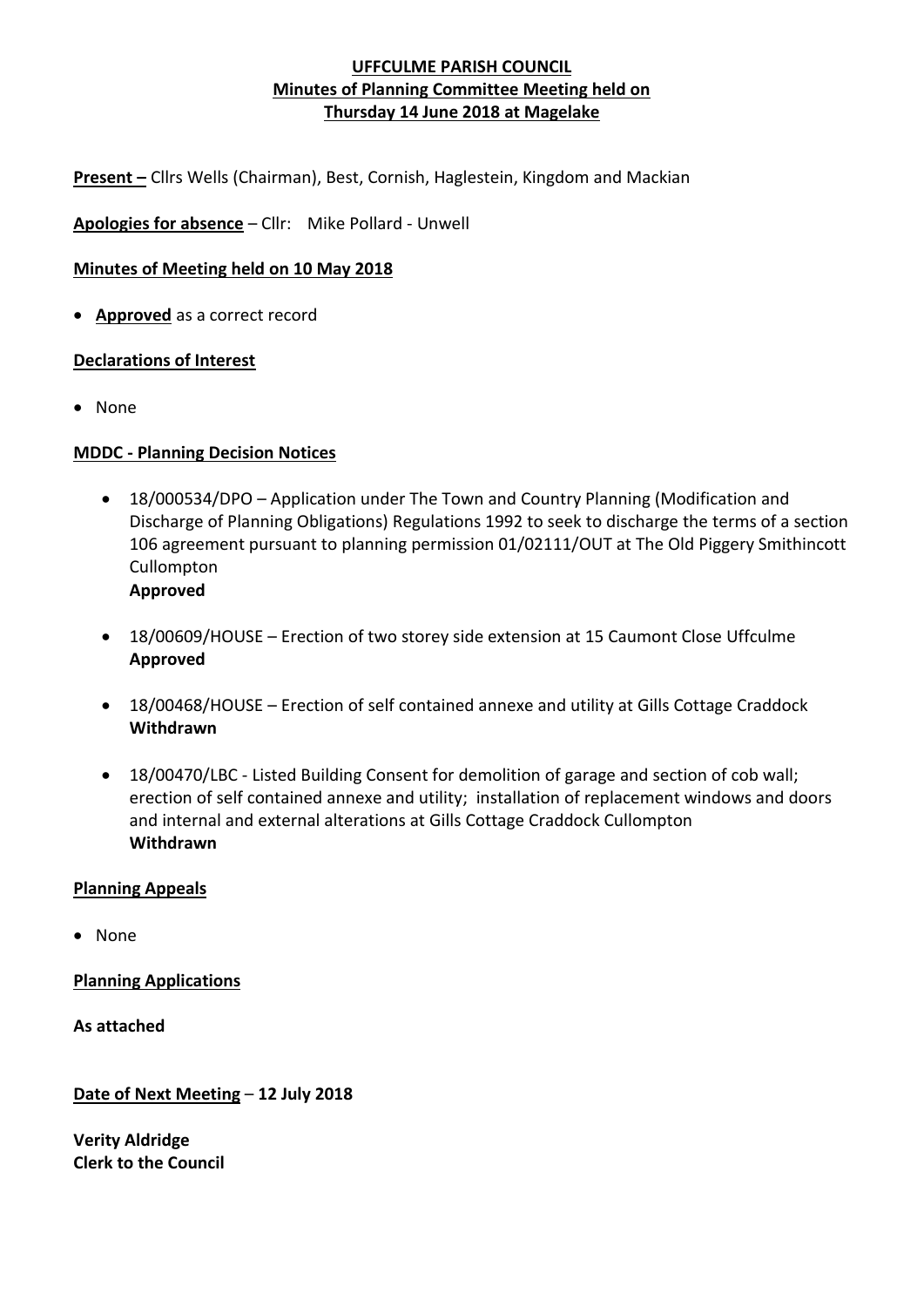• **17/01894/FULL –** Retention for the change of use of land from agriculture to a mixed use for agriculture & processing, packing, freezing, storage, sale and distribution of meat, together with ancillary operational development comprising the erection of two structures and a concrete base on land at Escotts Farm Uffculme

**The Council has concerns about the correct disposal of dirty/waste water. The application form states that the water disposal is by way of a cesspit. The dispersal of water from the cesspit could cause an issue with pollution and impact wildlife.**

**We are also concerned about the ongoing noise and fumes of a generator.**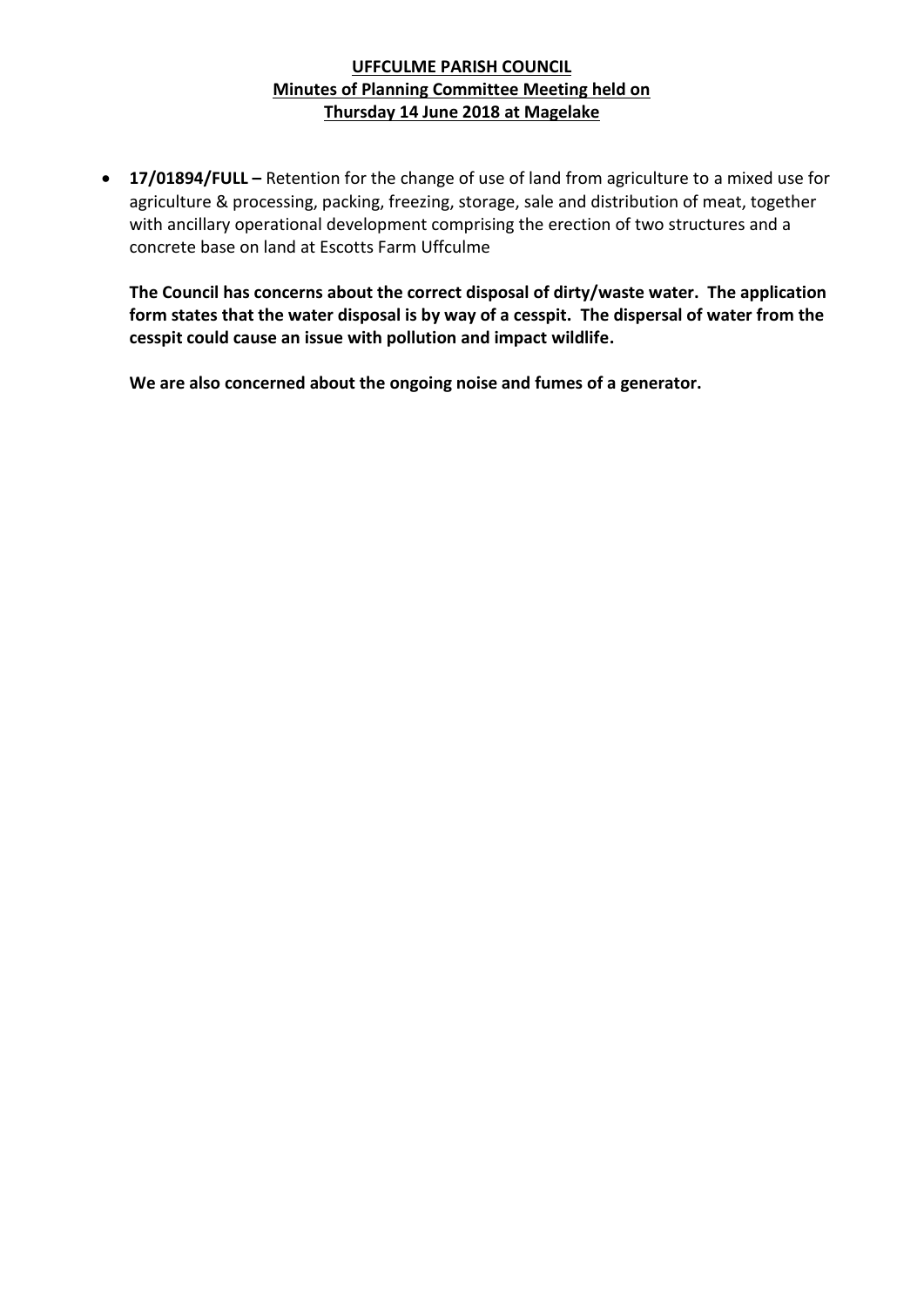• **18/00654/FULL** – Conversion of an agricultural barn to a dwelling and erection of external stairs on East elevation on land at Bodmiscombe Farm, Blackborough

**The Parish Council has no objection to the application providing the Conservation Officer is satisfied with the application.**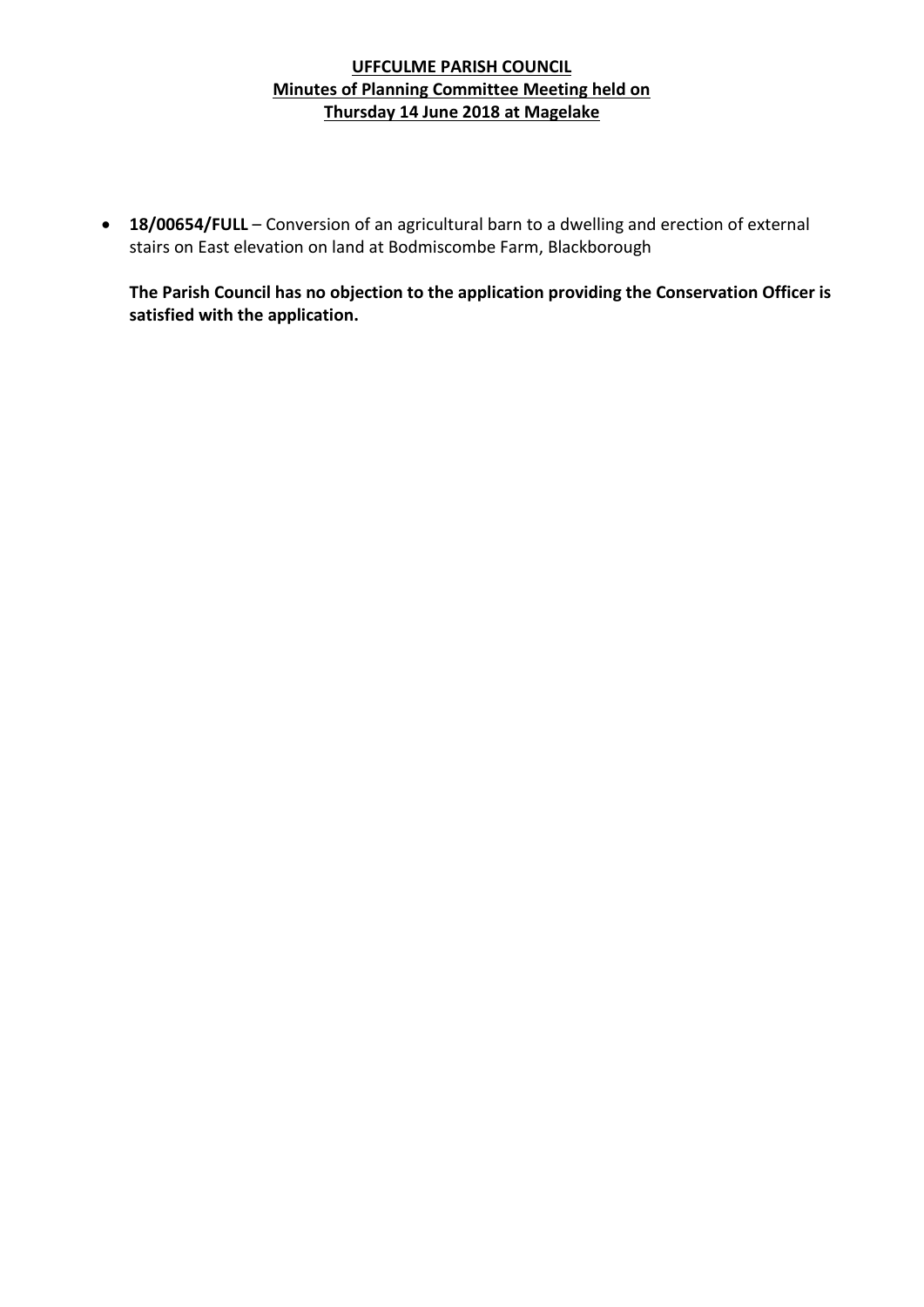• **18/00655/LBC –** Listed Building Consent for conversion of an agricultural barn to a dwelling and erection of external stairs on East elevation on land at Bodmiscombe Farm, Blackborough

**The Parish Council has no objection to the application providing the Conservation Officer is satisfied with the application.**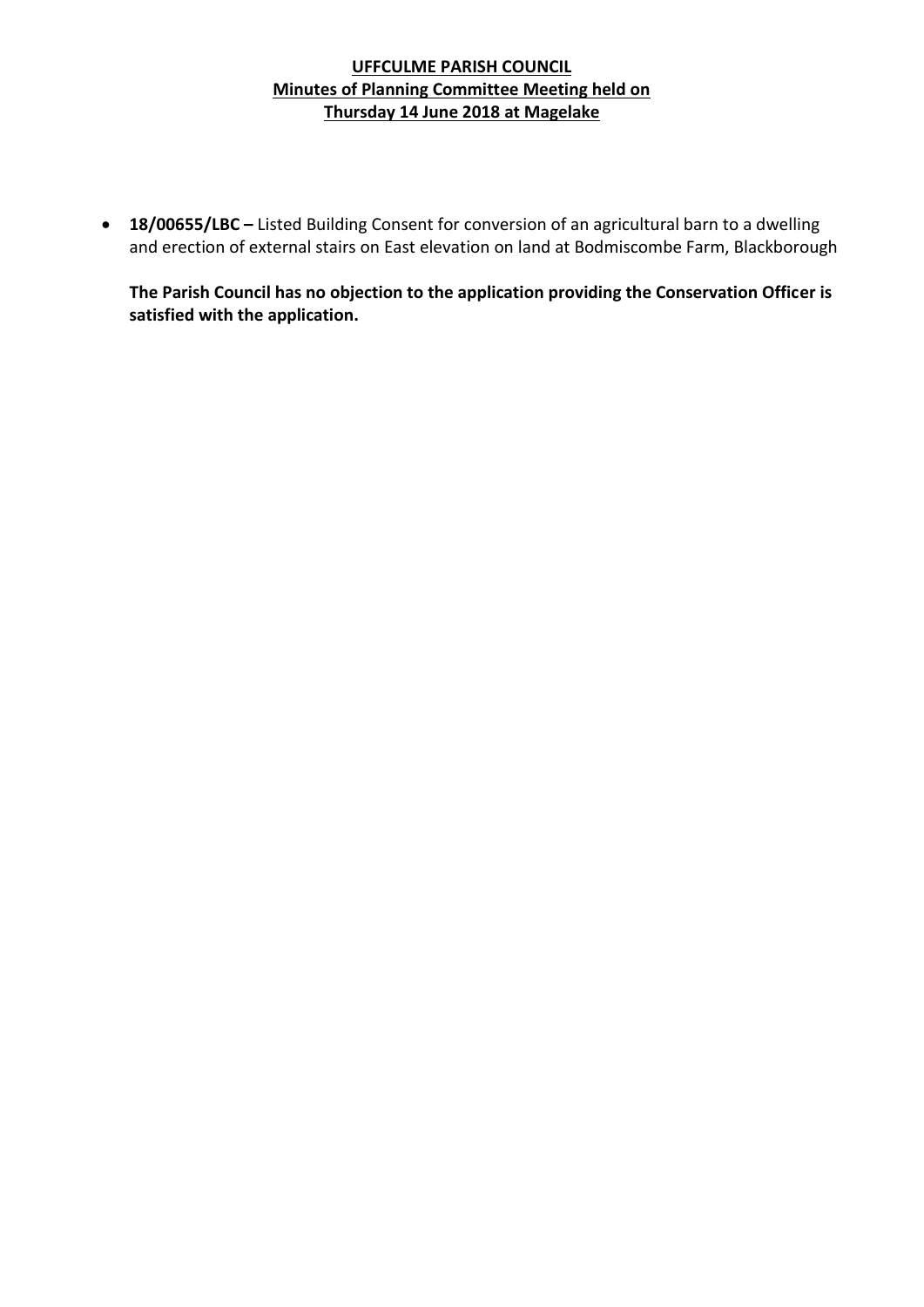• **18/00790/LBC –** Listed Building Consent for the provision of a new mains gas supply to include the installation of a surface mounted gas meter at Smithincott Barton Farm, Cullompton

**The Parish Council has no objection to the application.**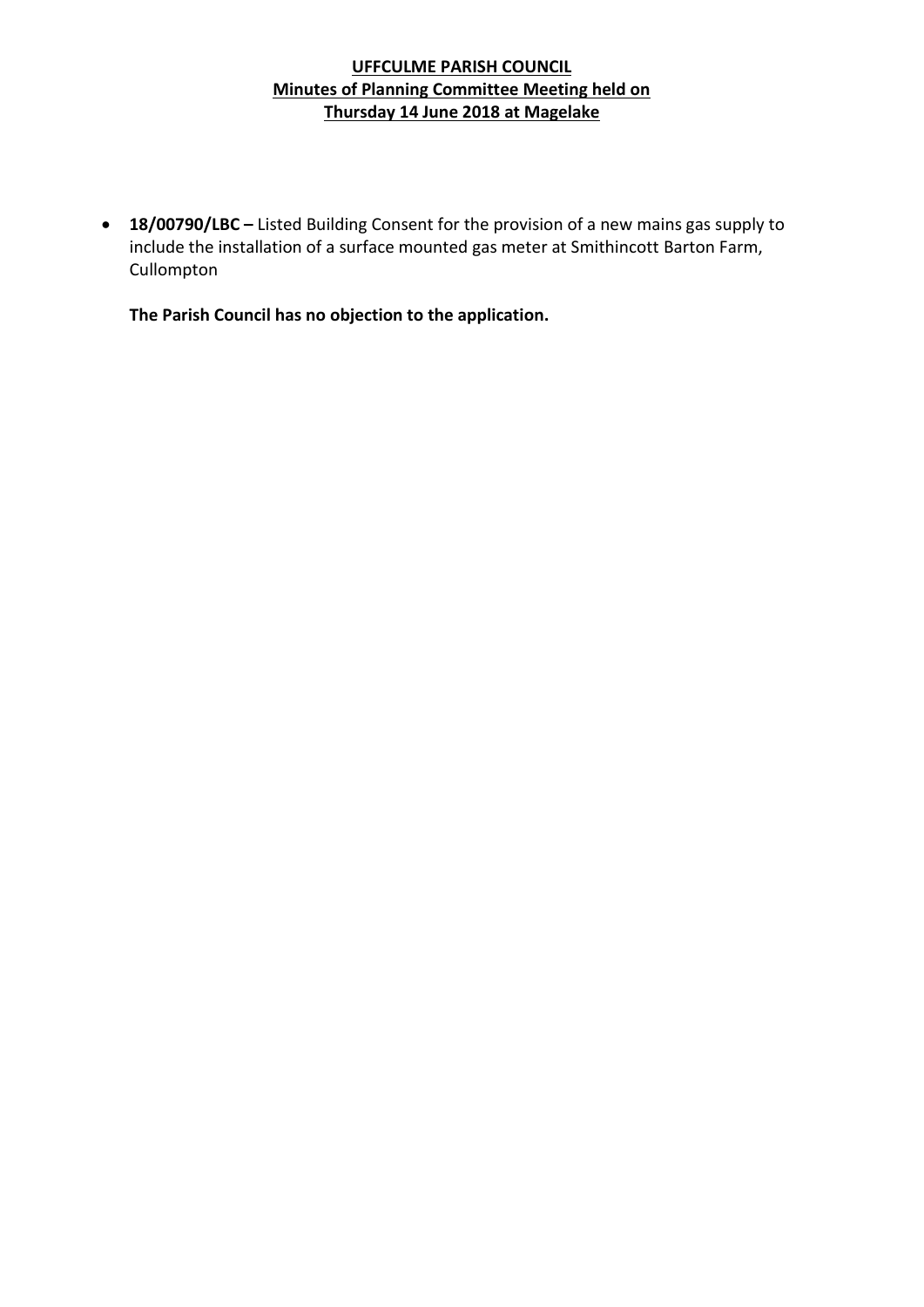• **18/00816/HOUSE** – Installation of 2 new windows on north elevation at Hackpen Mill Cottage, Mill Lane, Ashill

**The Parish Council has no objection to the application**.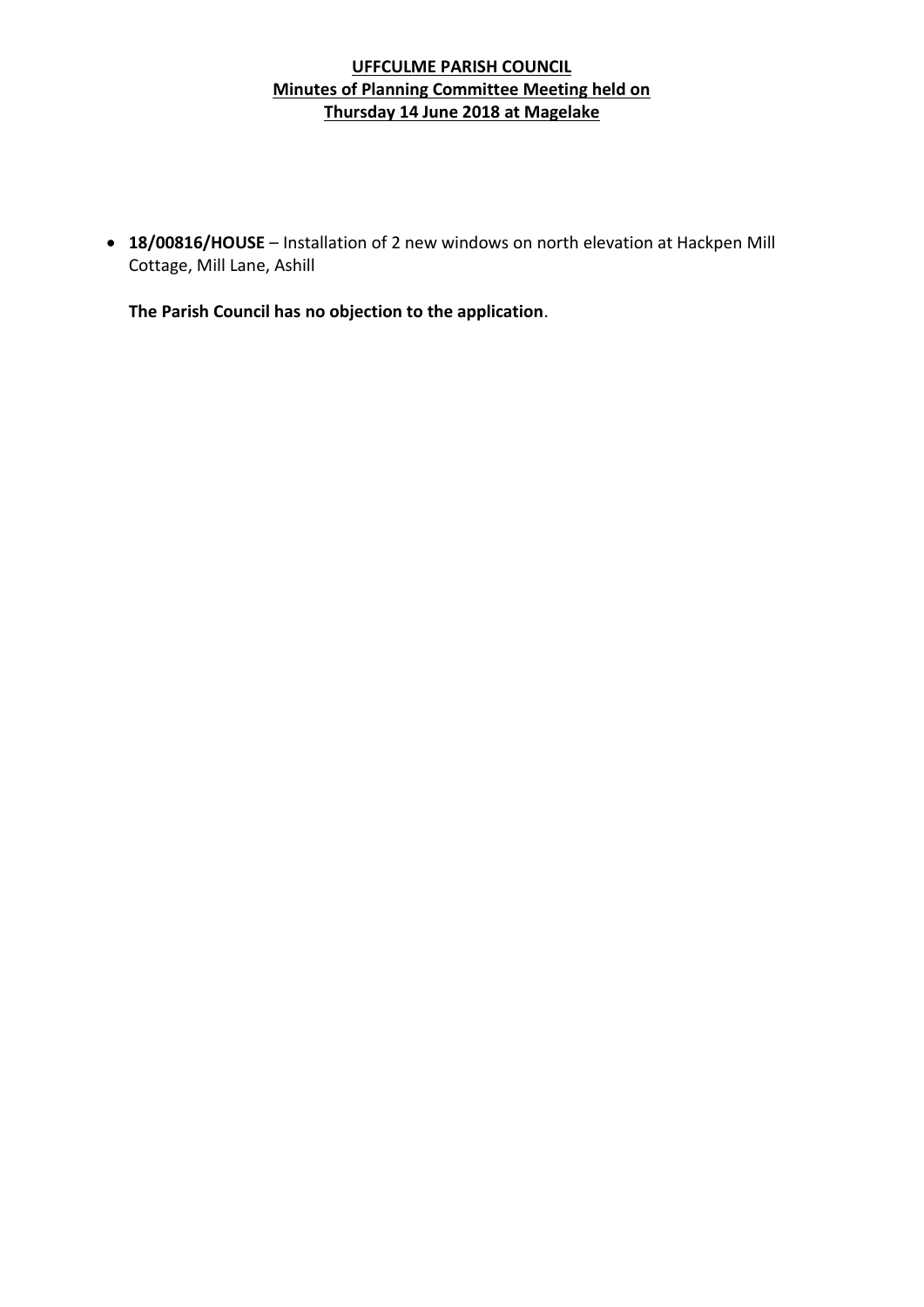- **18/00842/OUT** Outline for the erection of 5 dwellings on land at South of Allotment Gardens, Clay Lane, Uffculme
- •

**The Parish Council has considered the application and opposes it. There are concerns about the poor single lane road and associated ongoing traffic as well as the construction traffic. The visibility to and from the site will be poor.**

**The site will be significantly raised on the landscape and will therefore have a negative impact visually. The ground is on a significant slope and drainage of the site could present an issue.**

**The proposed site would further extend the generally accepted boundary of the village and further demonstrate ribbon development on a green field site**.

**Declarations of interest:**

- **P Cornish – Adjoining property**
- **P Best – Allotment holder & Chair of Allotment Committee**
- **D Wells – Wife is an allotment holder**